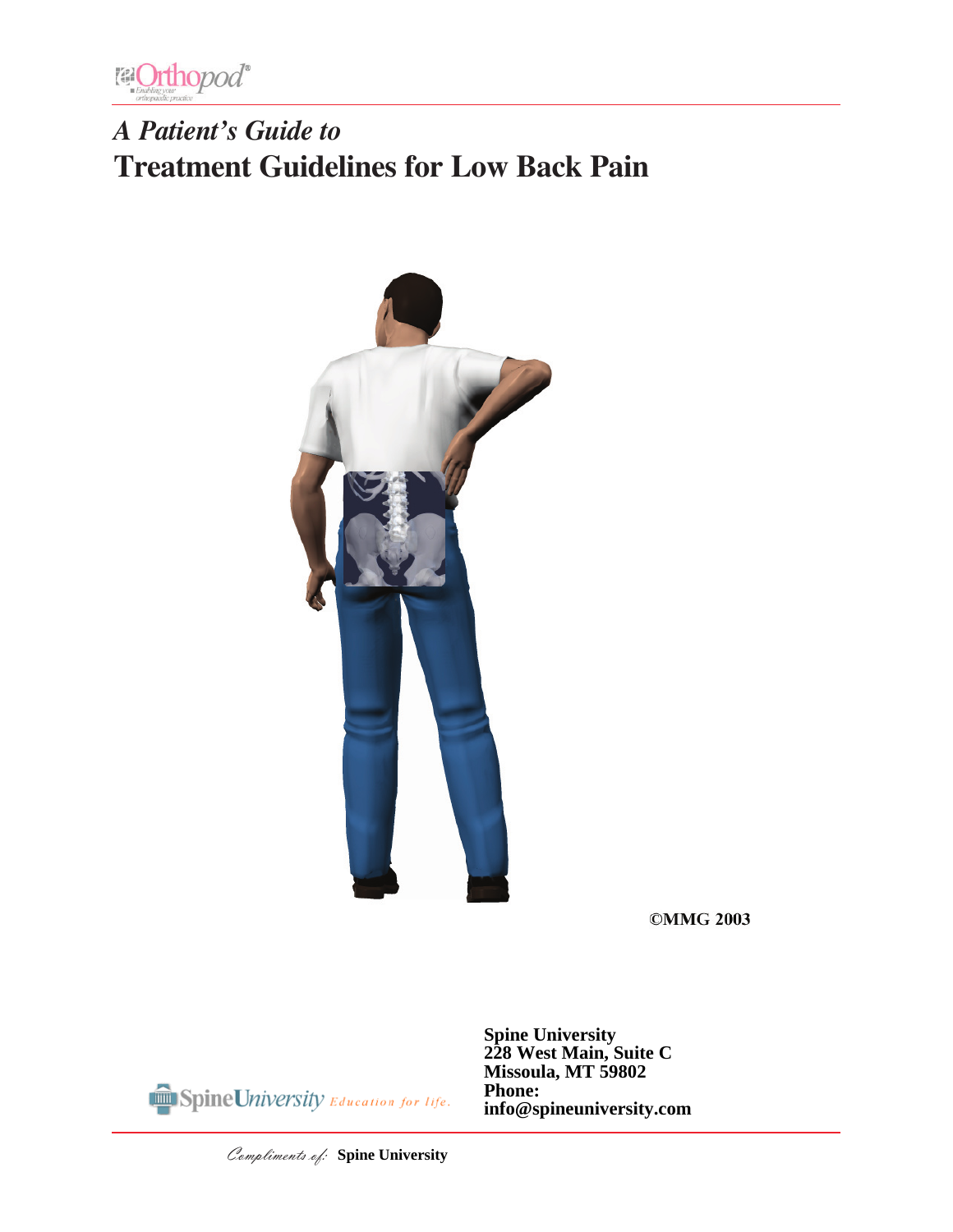

#### Spine University Education for life.

## **Spine University**





Spine University 228 West Main, Suite C Missoula, MT 59802 Phone: info@spineuniversity.com http://www.spineuniversity.com

*All materials within these pages are the sole property of Medical Multimedia Group, LLC and are used herein by permission. eOrthopod is a registered trademark of Medical Multimedia Group, LLC.*

Compliments of: **Spine University**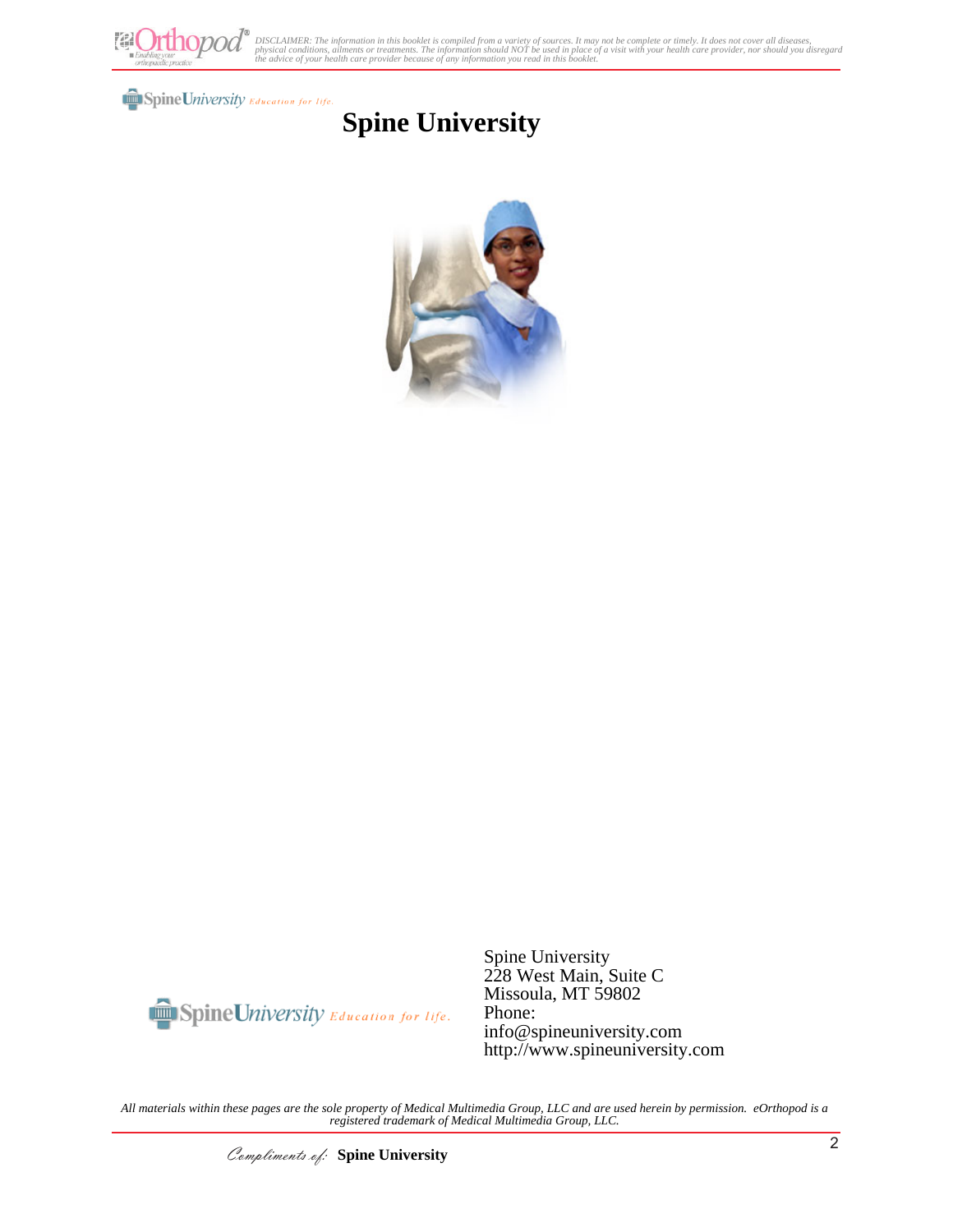

## Introduction

**@Orthopod®** 

In the United States low back pain is ranked number five among the most common reasons for physician office visits. Of the patients who get medical care, they usually improve rapidly in the first month. However, up to one-third of patients report chronic back pain of at least moderate severity.

Many diagnostic tests and treatments have been tried for low back pain. Many things may be suggested, but have little evidence to show their worth. Diagnostic tests and treatments for low back pain can also be costly. In 1998, it is estimated that 26.3 million dollars were spent in the U.S. on health care for low back pain.

What to do about back pain can be confusing for both you and your provider. The American College of Physicians (ACP) and the American Pain Society (APS) recently had a panel review and analyzed available research on acute and chronic low back pain in adults.

The panel's recommendations were considered proven only when they were supported by at least fair-quality evidence. They also had to have at least moderate benefits.

Some were considered proven even with small benefits if there were no significant harms, costs, or burdens.

This guide will give you a general overview of the newly recommended guidelines for the evaluation, diagnosis, and treatment of acute and chronic low back pain in adults.

### **This guide will help you understand**

- **• how your doctor will evaluate your low back pain**
- **• what diagnostic tests are recommended**
- **• what treatment options are recommended based on evidence**

**Recommendation 1:** *Clinicians should conduct a focused history and physical examination to help place patients with low back pain into 1 of 3 broad categories: nonspecific low back pain, back pain potentially associated with radiculopathy or spinal stenosis, or back pain potentially associated with another specific spinal cause. The history should include assessment of psychosocial risk factors, which predict risk for chronic disabling back pain (strong recommendation, moderate-quality evidence).1*

Your doctor will want to do a history and physical examination to determine if there is a specific reason for your low back pain. It is important for your doctor to determine if there is *neurologic* (nerve) involvement. Your back pain can then be placed into one of three categories:

- non-specific back pain
- back pain with *radiculopathy* (leg pain)
- back pain from another specific source (fracture, infection, tumor, etc.)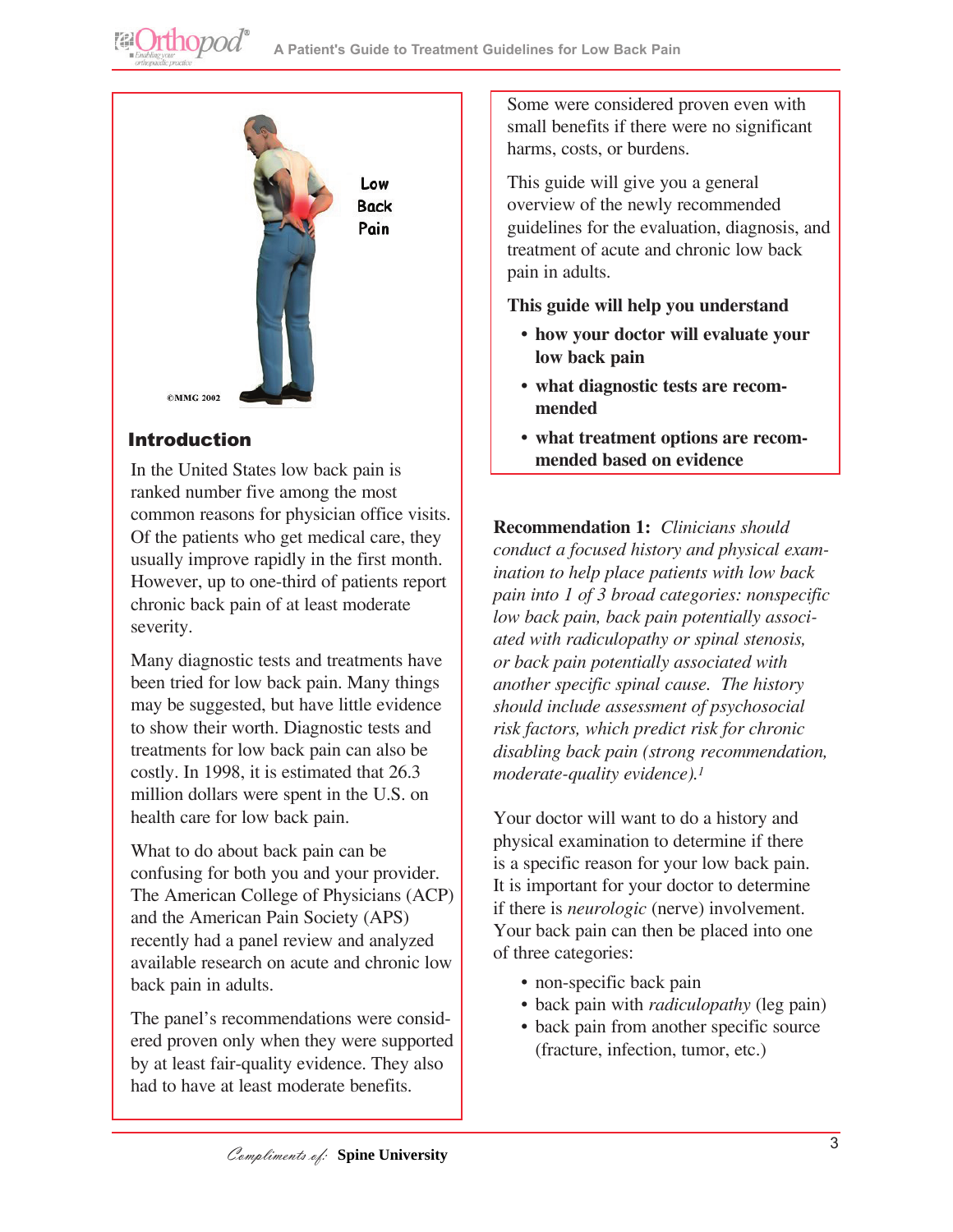The most common category is *non-specific* back pain. This means that the cause of the pain is unknown. More than 85% of patients evaluated in the primary care setting with low back pain have non-specific low back pain. This means there are no findings of a specific disease or spinal abnormality.

Another category is back pain with leg pain. Leg pain is called *radiculopathy* or *sciatica*. This may be caused by a problem with a disc between the bones of the spine. Discs may be torn (*annular tear*), bulged (*protruded*), or ruptured (*herniated*). Leg pain can also be caused by *stenosis*. Stenosis happens when the hollowed out portion of the bones of the spine become narrowed. The spinal cord lies in the hollowed out portion. When it becomes narrow, the spinal cord can become pinched. Stenosis can also happen when there is narrowing of the opening for the nerve root. The nerve root branches off the spinal cord.

Other specific spinal causes of low back pain include fracture, infection, tumor, cancer, and inflammatory arthritis.

Spinal cord and nerve function can be evaluated in several ways. *Straight leg raise* (SLR) test is when your doctor lifts your leg up while the knee is kept straight. This can be useful in diagnosing a herniated disc. Your doctor will want to check the strength of various muscles in the legs. Reflexes at the knees and ankles should be evaluated also. Sensation of the leg also evaluates nerve function.

Other signs that there may be a neurologic problem include loss of bowel or bladder function.

Your doctor will ask questions about the possibility of low back pain that comes from problems outside the back. Sometimes pain is from the pancreas, kidneys, or bulging of the large blood vessel in the abdomen called the *aorta*. Your doctor will also want to know about risk factors for cancer and infection.

Your doctor will ask about any problems with your mood, stress, or problems at home or on the job. Psychosocial factors are known to make your back pain worse, or interfere with your back pain getting better. These include depression, passive coping strategies, job dissatisfaction, disputed compensation claims, and being overly focused on physical symptoms. These problems can predict the course of low back pain even more so than findings on the physical exam, or the severity of your pain.

**Recommendation 2:** *Clinicians should not routinely obtain imaging or other diagnostic tests in patients with nonspecific low back pain (strong recommendation, moderate-quality evidence).1*

There is no evidence that routine plain x-rays in patients with nonspecific low back pain improve patient outcomes. They subject you to a significant amount of radiation. The amount of radiation to reproductive (sperm and egg) cells from two views of the lumbar spine is equivalent to being exposed to a daily chest x-ray for more than one year.

Plain x-rays are recommended when there is the possibility of compression fracture of the vertebra bone. High-risk patients are those with a history of osteoporosis or steroid use.

Your doctor may want you to have imaging when nonspecific low back pain (without symptoms of radiculopathy or spinal stenosis) becomes persistent (lasting more than four to eight weeks). There is no optimal evidence to make a recommendation as to which imaging study is most useful in this case.

**Recommendation 3:** *Clinicians should perform diagnostic imaging and testing for patients with low back pain when severe or progressive neurologic deficits are present or when serious underlying conditions are suspected on the basis of history and physical examination (strong recommendation, moderate-quality evidence).1*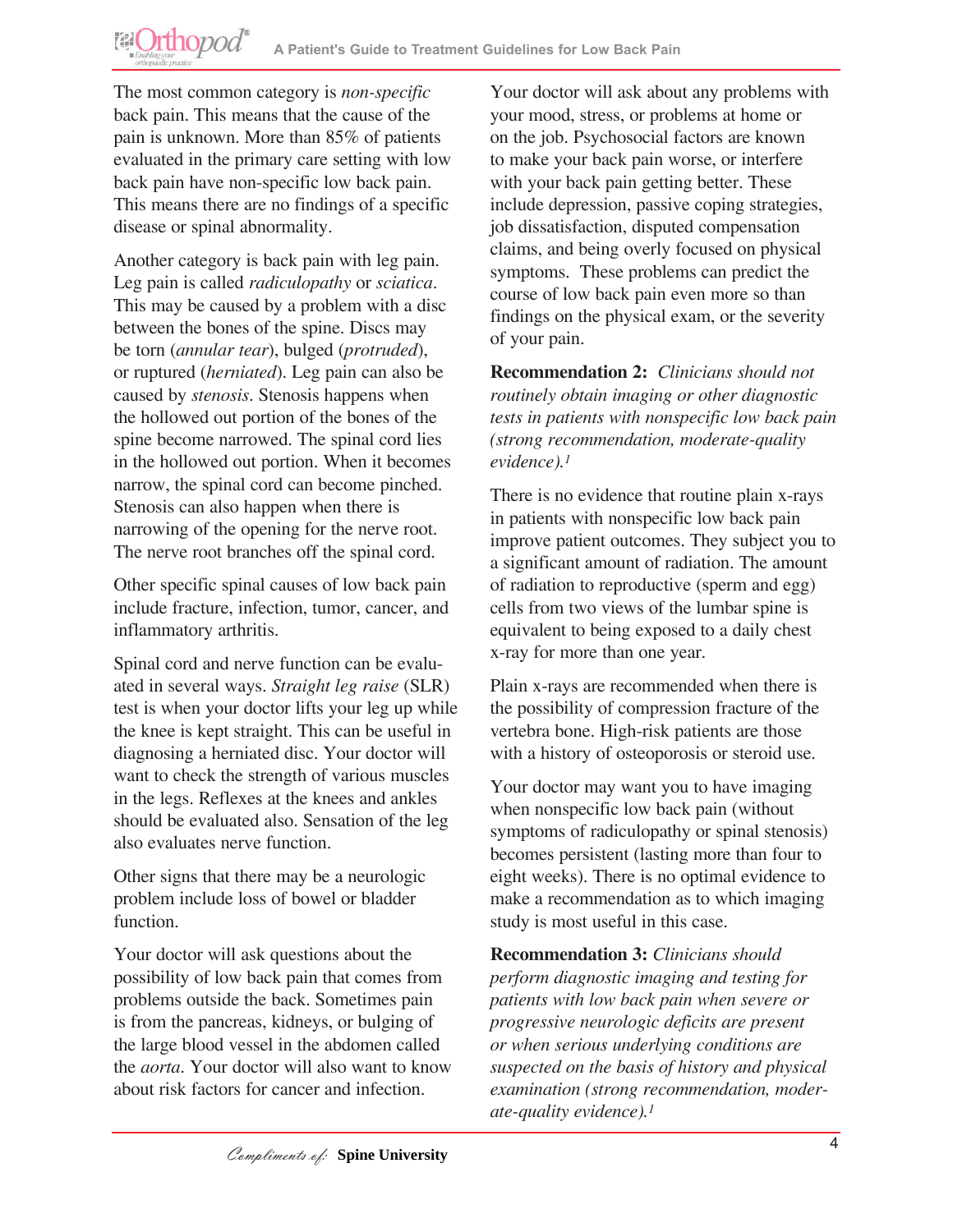Neurologic deficits or the suspicion of a serious underlying condition such as cancer or infection merit a prompt work-up with Magnetic Resonance Imaging (MRI) or Computed Tomography (CT). Delayed diagnosis is linked to worse outcomes.

MRI allows your doctor to look at slices of the area in question. The MRI machine uses magnetic waves, not x-rays to show the soft tissues of the body. This includes the spinal cord, nerves, and discs. It can also evaluate spinal bones. The test may require that a dye be injected *intravenously* (through a vein).

CT scans are a form of x-ray. MRIs are generally preferred over CTs since it does not use radiation.

If you have risk factors for cancer, the recommendations are for either x-rays, blood work to measure *erythrocyte sedimentation rate* (ESR), or an MRI.

**Recommendation 4:** *Clinicians should evaluate patients with persistent low back pain and signs or symptoms of radiculopathy or spinal stenosis with MRI (preferred) or CT only if they are potential candidates for surgery or epidural steroid injection (strong recommendation, moderate-quality evidence).1*

Most patients with lumbar disc herniations with radiculopathy improve with *noninvasive* therapy (treatments other than spinal injections or surgery) within the first four weeks.

If symptoms of radiculopathy become persistent after noninvasive therapies, the panel recommends surgical removal of the disc or epidural steroid injections as possible treatment options. Surgery is also a treatment option for spinal stenosis with persistent symptoms.

**Recommendation 5:** *Clinicians should provide patients with evidence-based information on low back pain with regard to their expected course, advise patients to remain* 

*active, and provide information about effective self-care options (strong recommendation, moderate-quality evidence).1*

Your doctor should inform you that an acute episode of low back pain with or without radiculopathy or sciatica should more than likely improve in the first month.

The evidence shows that staying active is more effective than resting in bed. Return to normal activities as soon as possible should be encouraged. Self-care education books are inexpensive and have shown to be helpful. Their benefits are similar to costlier therapies such as supervised exercise, acupuncture, massage, and spinal manipulation.

The panel authors did not find sufficient evidence to guide specific recommendations about modified work on the job. Factors to consider are your age, general health, and physical demands of your required job tasks.

Use of heating pads may provide short-term relief of acute low back pain. There is not adequate evidence to recommend lumbar supports and cold packs.

**Recommendation 6:** *For patients with low back pain, clinicians should consider the use of medications with proven benefits in conjunction with back care information and self-care. Clinicians should assess severity of baseline pain and functional deficits, potential benefits, risks, and relative lack of long-term efficacy and safety data before initiating therapy (strong recommendation, moderatequality evidence). For most patients, first-line medication options are acetaminophen or nonsteroidal anti-inflammatory drugs (NSAIDs).1*

Medications from several classes have been shown to have moderate, mostly short-term benefits for patients with low back pain.

*Acetaminophen* (Tylenol™) is a slightly weaker pain medication than *non-steroidal*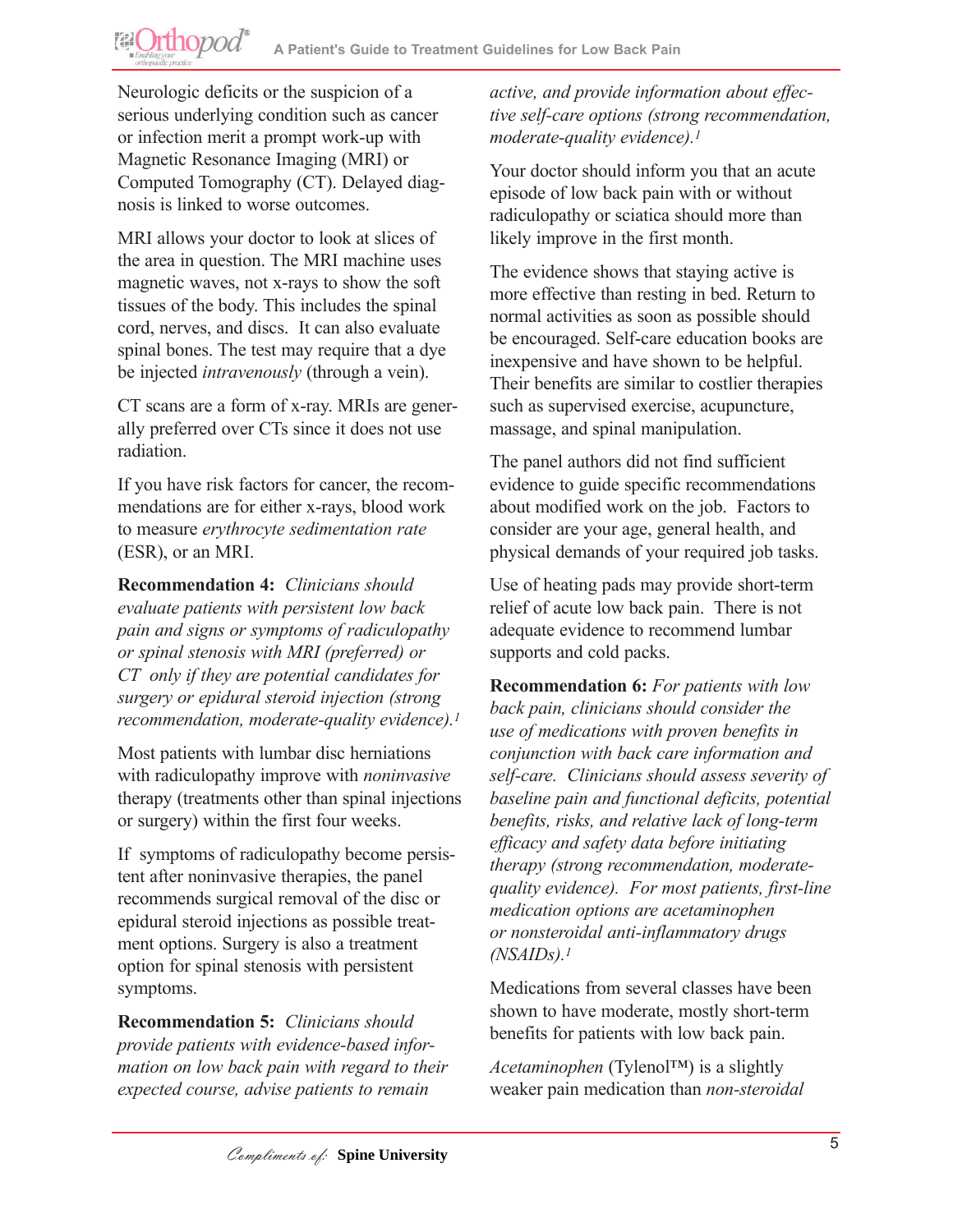*anti-inflammatories* (NSAIDs). However, acetaminophen is generally safer and less costly. Acetaminophen can cause liver enzyme elevations at dosages of 4 g (4,000 mg)/day even in healthy adults. The clinical significance of the liver enzyme elevation is uncertain.

NSAIDs can be 'selective', or 'non-selective'. Advil™ and Motrin<sup>™</sup> (ibuprofen); and Aleve™ (naproxen) are examples of over-thecounter non-selective NSAIDs. Celebrex™ is the only selective NSAID available in the United States. Nonselective NSAIDs, while more effective than acetaminophen, are known to cause stomach and kidney problems. Selective NSAIDs such as Celebrex<sup>™</sup> and most non-selective NSAIDS also increase risk for heart attack. The lowest effective doses for the shortest periods necessary are recommended. If you benefit from nonselective NSAIDs, taking a medication to protect the stomach lining may be beneficial and more cost-effective than a selective NSAID. It was also recommended that doctors remain alert for new evidence about the safety of NSAIDs. There is not enough evidence to recommend for or against aspirin to treat low back pain.

When used carefully *opioid analgesics* (Tramadol) are an option in the management of acute or chronic severe, disabling low back pain. Potential risks such as addiction and abuse should be considered before starting them. There is not enough evidence to recommend one opioid over another.

Skeletal muscle relaxants may provide short term relief of acute low back pain. There is no convincing evidence that skeletal muscle relaxants differ in effectiveness or safety. Sedation can be a problem with any of the muscle relaxants.

*Tricyclic antidepressants* such as Pamelor™ have demonstrated effectiveness in the management of chronic low back pain. *Selective serotonin reuptake inhibitors* (SSRIs) such as Prozac ™, Zoloft ™, Celexa ™ and

Lexapro™, and trazodone have not shown that they are effective for low back pain. *Serotonin-norepinephrine reuptake inhibitors* (SNRIs) have not yet been evaluated for low back pain. Since depression is common in patients with chronic low back pain, it should be properly treated.

Small, short-term benefits for the treatment of leg pain or radiculopathy have been found with *gabapentin* (Neurontin™). There is not adequate evidence to recommend for or against other similar drugs for radiculopathy.

*Benzodiazepines* such as Valium™ (diazepam) provide short-term pain relief for acute or chronic low back pain. However, they can be abused, cause addiction, and require more of them to get the same result. When benzodiazepines are used, a time-limited course is recommended.

Herbal therapies including devil's claw, willow bark, and capsicum seem to be safe options for acute exacerbations of chronic low back pain.

Systemic corticosteroids have not been shown to be helpful in the treatment of low back pain with or without sciatica.

Overall, evidence is limited on the benefits and risks when medications are used long-term for low back pain.

**Recommendation 7:** *For patients who do not improve with self-care options, clinicians should consider the addition of nonpharmacologic therapy with proven benefits—for acute low back pain, spinal manipulation; for chronic or subacute low back pain, intensive interdisciplinary rehabilitation, exercise therapy, acupuncture, massage therapy, spinal manipulation, yoga, cognitive-behavioral therapy, or progressive relaxation (weak recommendation, moderate-quality evidence).1*

Spinal manipulation may provide small to moderate short-term benefits for acute low back pain. Supervised exercise therapy, home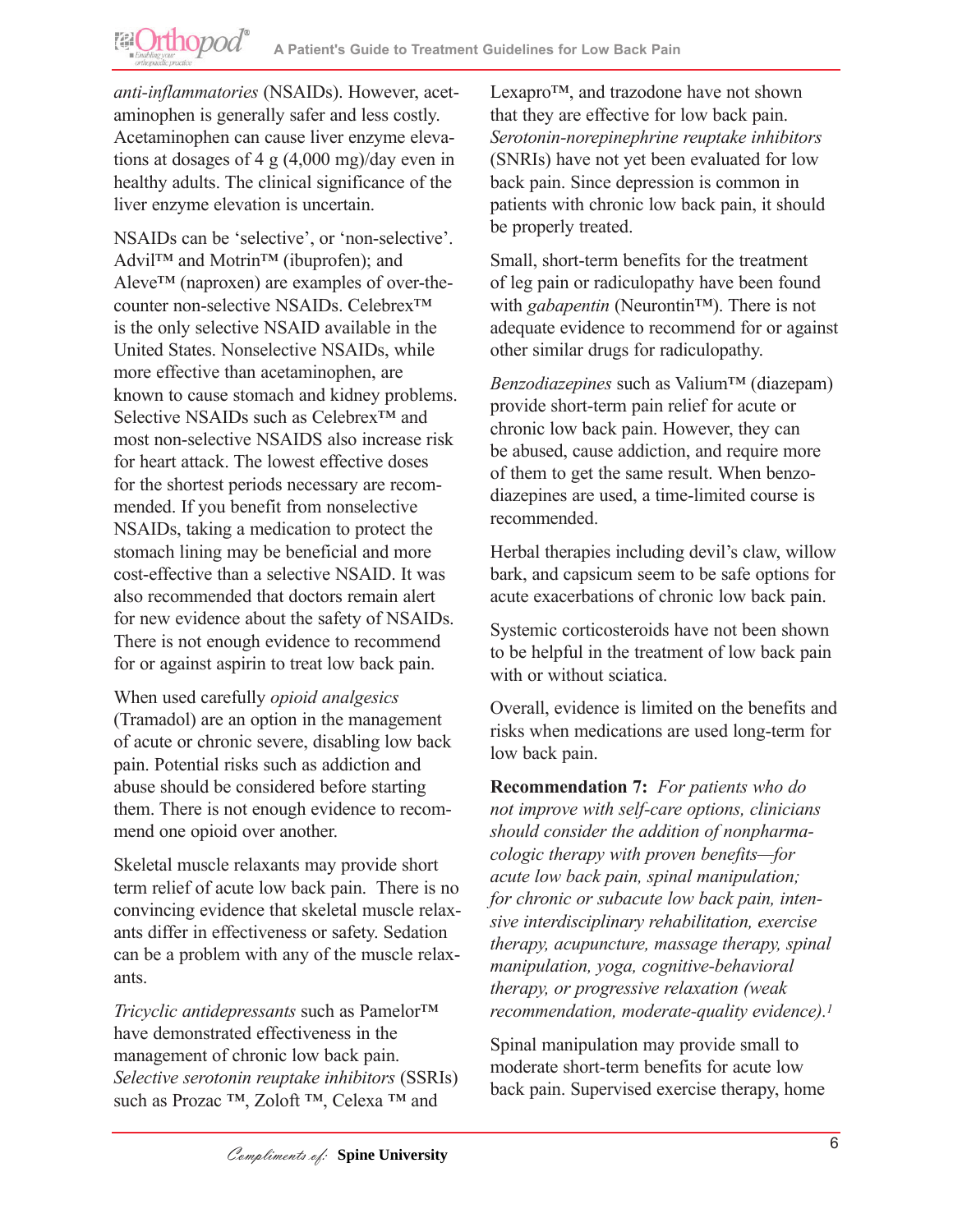exercise regimens, and other non-medication treatments have not been proven to be effective for acute low back pain.

For subacute low back pain (lasting four to eight weeks), intensive interdisciplinary rehabilitation is moderately effective. This usually includes the services of a physician, psychologist, physical therapist, social worker, or vocational counselor. Active physical therapy to restore function and a form of psychological treatment called *cognitive-behavioral therapy* (CBT) are shown to reduce time off work due to low back pain.

For chronic low back pain there are non-medication treatments with fair to good supporting evidence and moderate benefit. These include acupuncture, massage therapy, and Viniyogastyle yoga. Exercise therapy has also shown fair to good supporting evidence. This includes individualized, supervised stretching, and strengthening therapy. Cognitive-behavioral therapy (CBT) or progressive relaxation, spinal manipulation, and intensive interdisciplinary rehabilitation have also shown moderate benefit. Short-term benefits may be obtained with back schools, but the evidence is inconsistent.

*Transcutaneous electrical nerve stimulation* (TENS) and intermittent or continuous traction have not been proven effective for chronic low back pain. There is insufficient evidence to recommend interferential therapy, low-level laser, shortwave diathermy, or ultrasound for chronic low back pain.

Lastly, the panel recommends that patient expectations of benefit from a treatment be considered when choosing therapies. They found that this seems to positively influence outcomes.

1. Chou R, Qaseem A, Snow V, et al. Diagnosis and treatment of low back pain: A joint clinical practice guideline from the American College of Physicians and the American Pain Society. Annals of Internal Medicine 2007. Vol. 147, No. 7. Pp. 478–491.